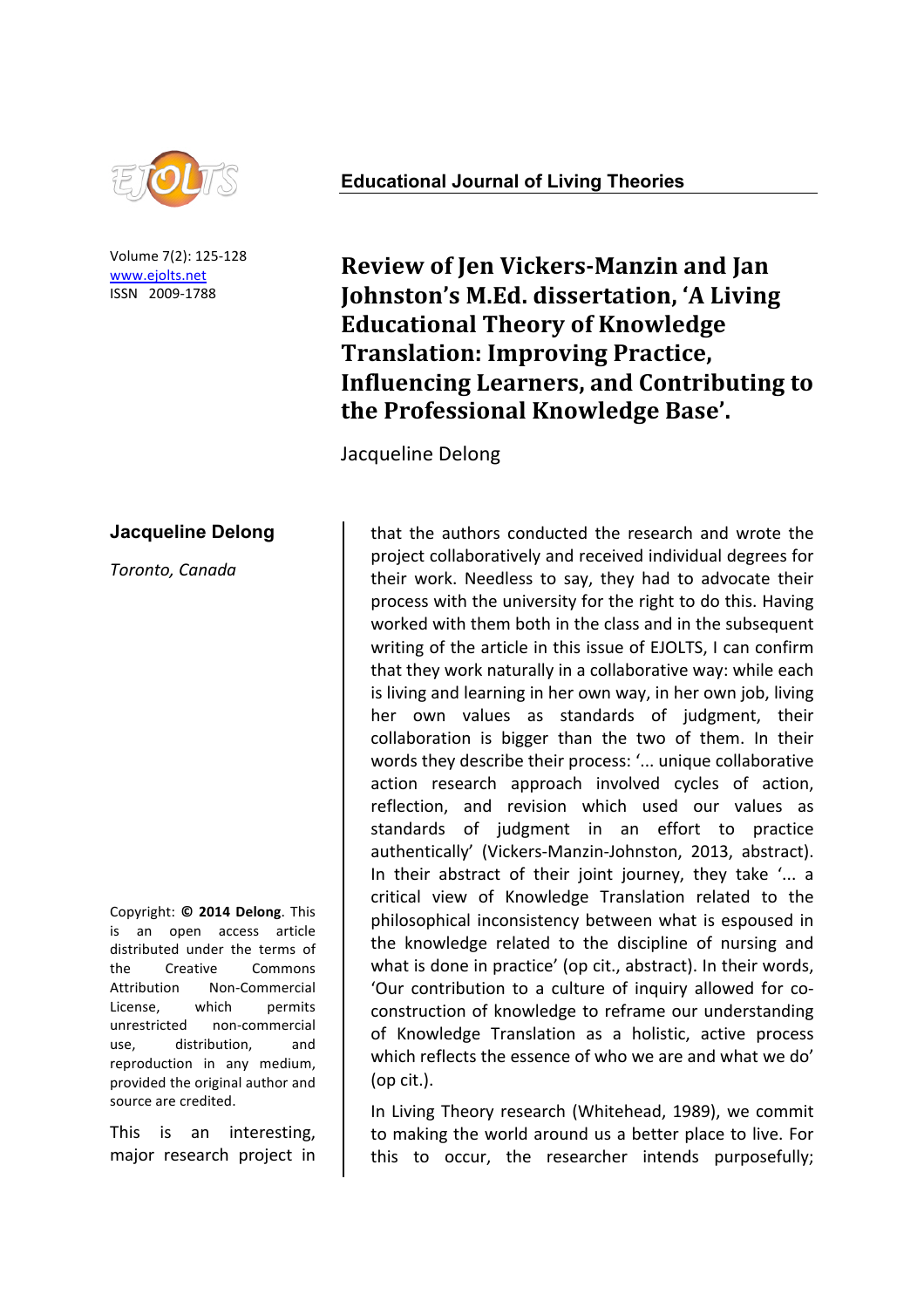... to live a life for improving humanity by living life-enhancing values that are relational and ontological, in the sense that they give meaning and purpose to the lives of individuals and groups. They are values that carry hope for the future of humanity, such as love, freedom, justice, compassion, courage, care and democracy (EJOLTS, homepage).

Both Jan and Jen are committed not only to influencing their own learning but also the learning of others and social formations, and making improvements in the world around us. On April 8, 2011, Jen reflected on her most inner-core, or mission, by using the core reflection-model. 'In short, my mission is bound to a desire for greater good, I feel morally and ethically bound to make a difference and to understand the purpose of my actions' (Vickers-Manzin, 2011a, p. 5). In exploring her mission on April 8, 2011, Jan writes: 'I realized my mission is to build respectful, collegial relationships – relationships are everything to me. Professionally, I am inspired to make a difference; to build capacity within myself and others and within the profession of nursing' (Johnston, 2011a, p. 13), (Vickers-Manzin & Johnston, 2013).

They understand and practice working to create a culture of inquiry (Delong, 2002; 2013). They practice inclusion: '... inclusion of others is essential to us, as evident in chapter 3 as well as the theme of culture of inquiry below'. Social justice and democracy are essential to their practice:

Our shared values of social justice and democracy are evident in our critical lens on the dominant hegemonic thinking related to evidence based practice and KT. The theme of coconstructing knowledge and dialogue demonstrates our value of democracy. Our desire and persistence in employing an unorthodox research methodology in an unorthodox way (collaboratively) demonstrates our awareness of social forces and choice to act in opposition to them (Vickers-Manzin & Johnston, 2013, p. 81).

Through demonstrating their vulnerability, they recognize that 'embracing vulnerability requires the practice of humility where we must accept ourselves as fallible knowers. We embrace Thayer-Bacon's (2003) relational epistemology... Practicing humility and embracing the idea of being a fallible knower lead us to feelings of vulnerability' (ibid., 2013, p. 82-83).

We found that the power of functioning within a culture of inquiry and striving to improve our KT has a powerful ripple effect. That is, our relationship and collaboration as critical friends during our research process has evolved to a culture of inquiry that has influenced others (op cit., pp. 99-100).

They ask the question, 'How can we contribute to a culture of inquiry to influence others?' (op cit., p. 91). They then state their intentions:

Also, we would like to further extend a culture of inquiry within our own organization. That is, to encourage others to discover their own living educational theory through action research. We are curious about how this could align with annual learning plans and include the self... (op cit.,  $p. 110$ )

It's very exciting that they are taking the next steps in the article in this issue that they referred to in the end of their research project. They are bringing the Living Theory

128 135 126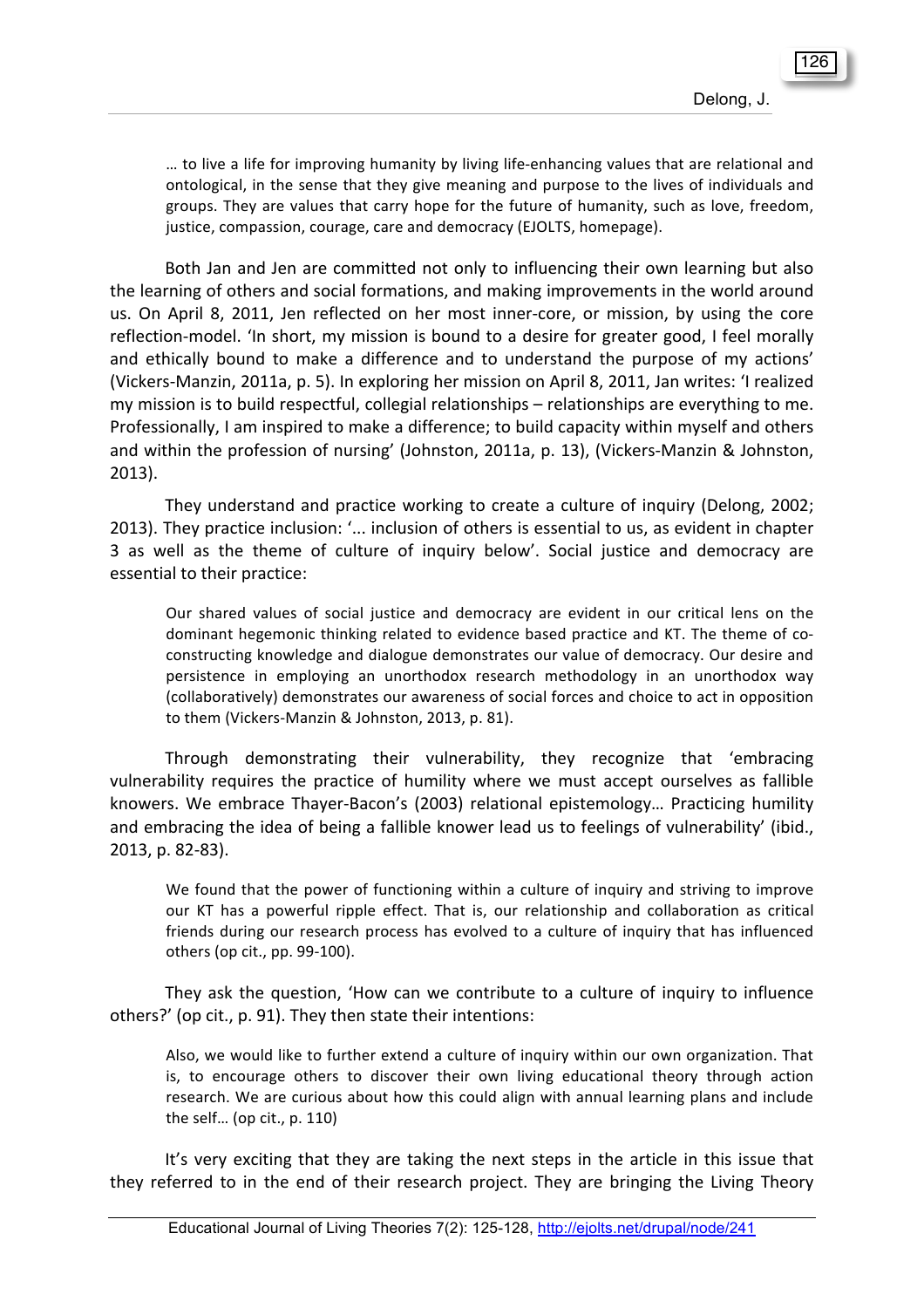## Living Educational Theory theses and dissertations 127

research process into their nursing classes at the university and sharing their values with their students (op cit., pp. 109-110).

They use multi-media to explicate their knowledge with ease and have the capacities to create clips that provide evidence to support their claims to know. In the following videoclip, Jan Johnston and Jen Vickers-Manzin, show the value in using multi-media as we see and hear their passion for improving the world of nursing. We see, as well, how naturally collaborative they are: separate individuals learning together. These are two women who are 'passionate about developing democratic ways of creating knowledge for the flourishing of humanity, through conversations about their own and other people's evolving livingtheory research and projects' (EJOLTS, community space descriptor). It's been my pleasure to work with them and experience their life-affirming energy as you will see in this short video:



**Video 1: Video of** Jen Vickers-Manzin and Jan Johnston introducing their dissertation (http://youtu.be/kMcI8XWnvGw)

Manzin-Vickers, J. & Johnston, J. (2013) A Living Educational Theory of Knowledge *Translation:'Improving'Practice,'Influencing'Learners,'and'Contributing'to'the' Professional Knowledge Base. Master of Education Project, Brock University, Canada* 2013). Access from: http://s3.spanglefish.com/s/11596/documents/brock\_vickersmanzin jen -and- johnston jan 2013.pdf